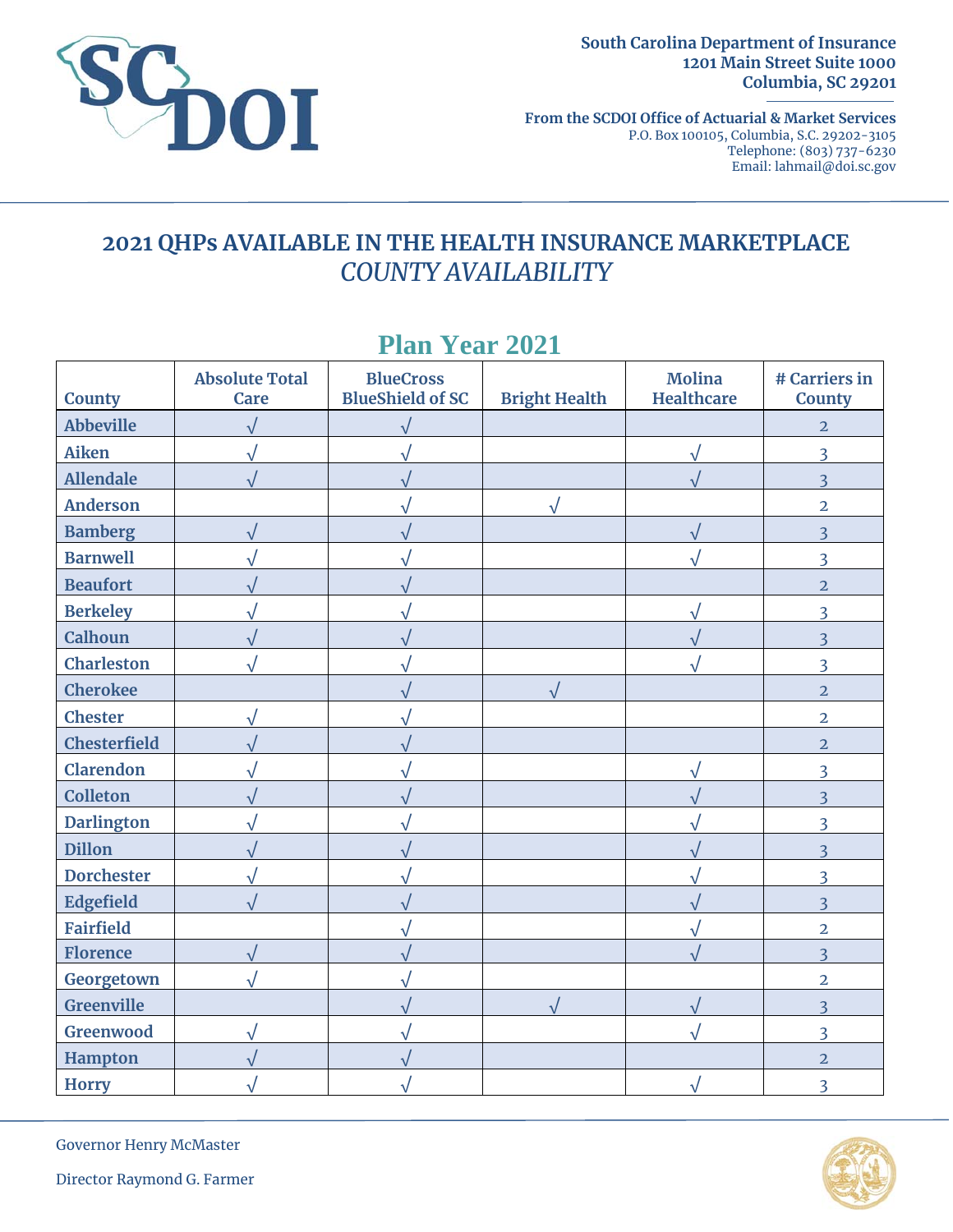| <b>County</b>      | <b>Absolute Total</b><br><b>Care</b> | <b>BlueCross</b><br><b>BlueShield of</b><br><b>SC</b> | <b>Bright Health</b> | <b>Molina</b><br><b>Healthcare</b> | # Carriers in<br><b>County</b> |
|--------------------|--------------------------------------|-------------------------------------------------------|----------------------|------------------------------------|--------------------------------|
| <b>Jasper</b>      |                                      |                                                       |                      |                                    | $\overline{2}$                 |
| <b>Kershaw</b>     |                                      |                                                       |                      | Ñ                                  | $\overline{2}$                 |
| Lancaster          | $\sqrt{}$                            |                                                       |                      |                                    | $\overline{2}$                 |
| <b>Laurens</b>     |                                      |                                                       |                      |                                    | $\overline{2}$                 |
| Lee                |                                      |                                                       |                      |                                    | $\overline{2}$                 |
| <b>Lexington</b>   |                                      |                                                       |                      |                                    | $\overline{2}$                 |
| <b>McCormick</b>   |                                      |                                                       |                      |                                    | $\overline{3}$                 |
| <b>Marion</b>      |                                      |                                                       |                      |                                    | 3                              |
| <b>Marlboro</b>    |                                      |                                                       |                      |                                    | $\overline{\mathbf{3}}$        |
| <b>Newberry</b>    |                                      |                                                       |                      |                                    | $\overline{2}$                 |
| <b>Oconee</b>      |                                      |                                                       |                      |                                    | $\mathbf{1}$                   |
| <b>Orangeburg</b>  |                                      |                                                       |                      | N                                  | $\overline{3}$                 |
| <b>Pickens</b>     |                                      |                                                       | $\sqrt{}$            |                                    | $\overline{2}$                 |
| <b>Richland</b>    |                                      |                                                       |                      |                                    | $\overline{2}$                 |
| <b>Saluda</b>      |                                      |                                                       |                      |                                    | $\overline{2}$                 |
| <b>Spartanburg</b> |                                      |                                                       |                      |                                    | 3                              |
| <b>Sumter</b>      |                                      |                                                       |                      |                                    | $\overline{2}$                 |
| <b>Union</b>       |                                      |                                                       |                      |                                    | $\overline{3}$                 |
| Williamsburg       |                                      |                                                       |                      |                                    | $\overline{\mathbf{3}}$        |
| <b>York</b>        |                                      |                                                       |                      |                                    | $\overline{2}$                 |

#### **\*\*New for Plan Year 2021\*\***

- Only 1 County with 1 carrier
	- > Oconee
- Over half the counties have 3 carriers

**Absolute Total Care** is writing in 18 additional counties for a total of 30 counties: Abbeville, Aiken, Allendale, Bamberg, Barnwell, Beaufort, Berkeley, Calhoun, Charleston, Chester, Chesterfield, Clarendon, Colleton, Darlington, Dillon, Dorchester, Edgefield, Florence, Georgetown, Greenwood, Hampton, Horry, Jasper, Lancaster, McCormick, Marion, Marlboro, Orangeburg, Williamsburg, and York

#### **BlueCross BlueShield of South Carolina** is writing in all 46 counties

**Molina Healthcare** is writing in 13 additional counties for a total of 33 counties: Aiken, Allendale, Bamberg, Barnwell, Berkeley, Calhoun, Charleston, Clarendon, Colleton, Dillon, Dorchester, Edgefield, Fairfield, Florence, Greenville, Greenwood, Horry, Kershaw, Laurens, Lee, Lexington, McCormick, Marion, Marlboro, Newberry, Orangeburg, Richland, Saluda, Spartanburg, Sumter, Union, and Williamsburg

**Bright Health** is writing in 3 additional counties for a total of 6 counties: Anderson, Cherokee, Greenville, Pickens, Spartanburg, Union